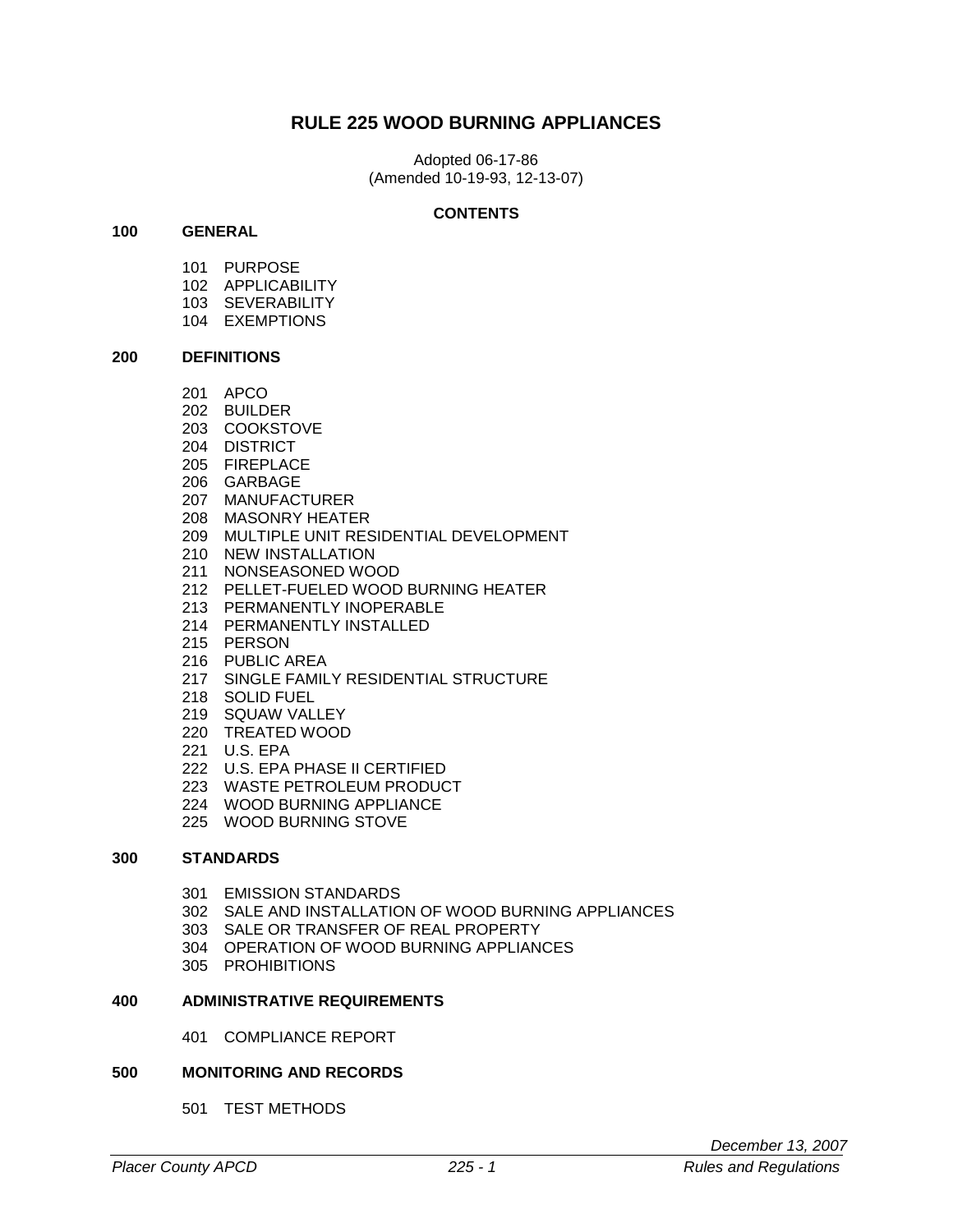This Page Intentionally Left Blank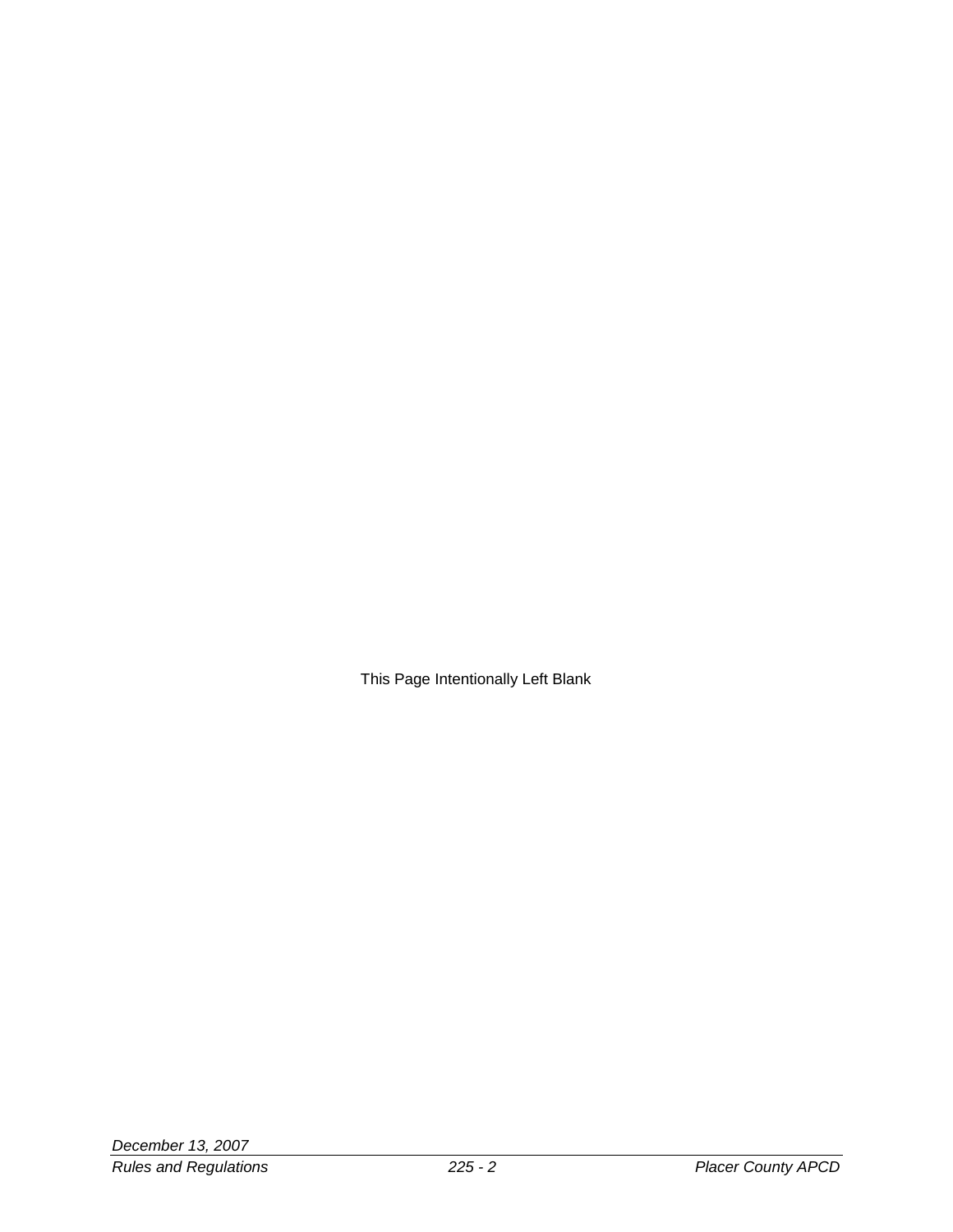# **100 GENERAL**

- **101 PURPOSE:** To limit emissions of particulate matter entering the atmosphere from the operation of a wood burning appliance. Unless otherwise specified, the requirements of this rule are effective immediately.
- **102 APPLICABILITY:** Upon adoption, this rule will apply to:
	- 102.1 Any person who manufactures, sells, advertises, offers for sale, supplies, or operates a permanently installed, indoor or outdoor, wood burning appliance in Placer County.
	- 102.2 Any person who installs a wood burning appliance in any single or multiple residential development or commercial development in Placer County.
- **103 SEVERABILITY:** If a court of competent jurisdiction issues an order that any provision of this rule is invalid, it is the intent of the Board of Directors of the District that other provisions of this rule remain in full force and affect to the extent allowed by law.

## **104 EXEMPTIONS**

- 104.1 Gaseous Fuel: The provisions of this rule shall not apply to appliances that are fired exclusively with a gaseous fuel and certified to meet any of the following ANSI standards:
	- 104.1.1 ANSI Z21.11.1 Gas-Fired Room Heaters, Vented
	- 104.1.2 ANSI Z21.11.2 Gas-Fired Room Heaters, Un-vented
	- 104.1.3 ANSI Z21.50 Vented Gas Fireplaces
	- 104.1.4 ANSI Z21.86 Vented Gas-Fired Space Heating Appliances
	- 104.1.5 ANSI Z21.88 Vented Gas Fireplace Heaters
- 104.2 Cook stoves: The provisions of this rule shall not apply to cook stoves.
- 104.3 Commercial Fire-Starting Products: The provisions of Section 305 shall not apply to commercial products manufactured expressly for starting a fire in a wood burning appliance.
- 104.4 Rule 202 Visible Emissions: Wood burning appliances regulated under this rule are not subject to the conditions specified in Rule 202 – VISIBLE **EMISSIONS**
- 104.5 Fireplaces: Fireplaces and other wood burning appliances that are not free standing wood stoves are exempt from the requirements of Section 303.

#### **200 DEFINITIONS:**

- **201 APCO:** Air Pollution Control Officer.
- **202 BUILDER:** Any individual, person, or company that constructs and/or sells any residential or commercial, single or multi-building unit with a wood burning appliance.
- **203 COOKSTOVE:** Any wood burning appliance used primarily for cooking food as described in Title 40 of the Code of Federal Regulations (CFR) Section 60.531.
- **204 DISTRICT:** The Placer County Air Pollution Control District.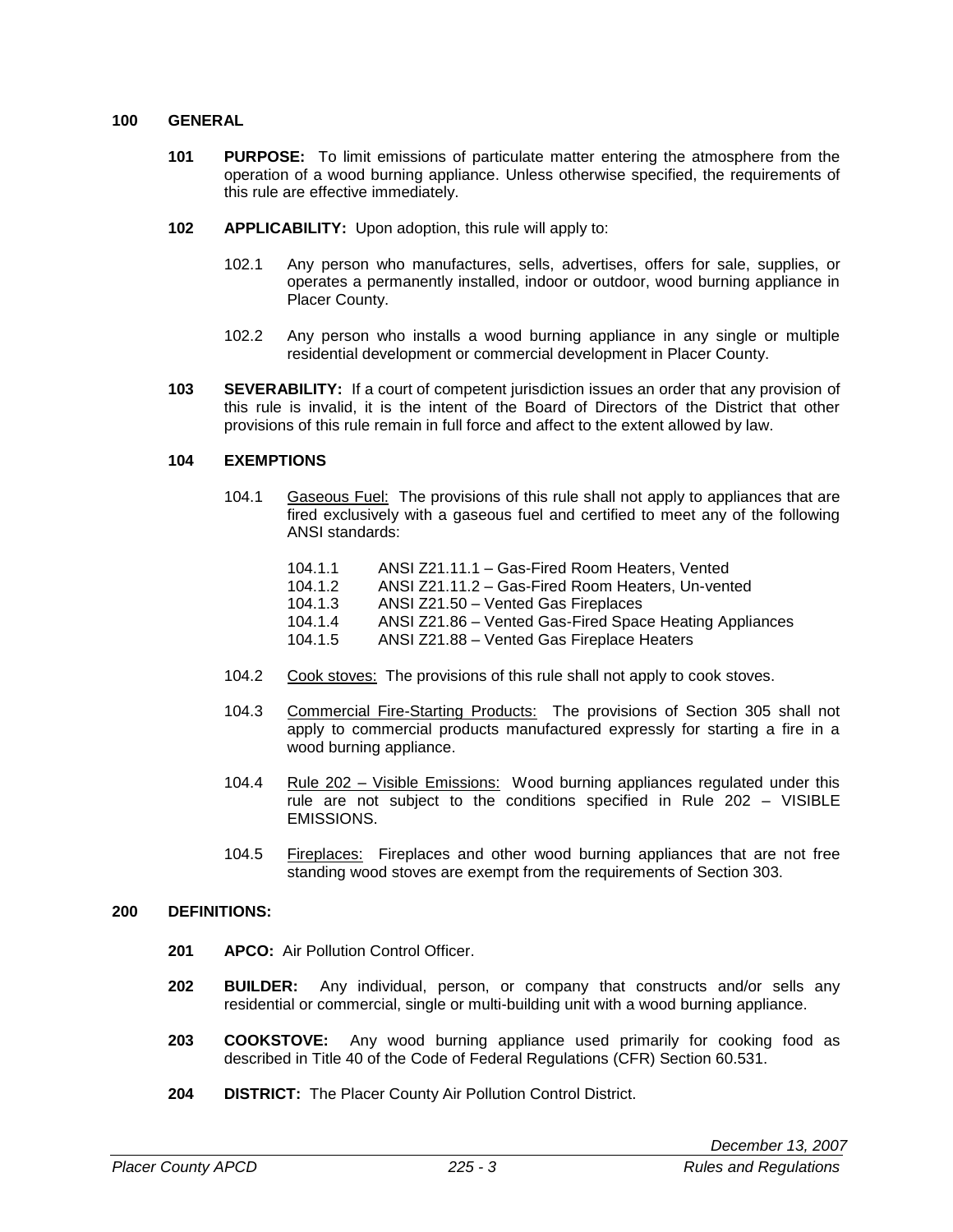- **205 FIREPLACE:** Any permanently installed masonry or factory built device designed to operate with an air-to-fuel ratio greater than or equal to 35-to-1, a burn rate over 11 pounds per hour, or a weight over 1760 pounds.
- **206 GARBAGE:** Any solid, semisolid, or liquid wastes generated from residential, commercial, and industrial sources, including but not limited to trash, refuse, rubbish, industrial wastes, asphaltic products, manure, vegetable or animal solid or semisolid wastes, and other discarded solid or semisolid wastes.
- **207 MANUFACTURER:** Any person who constructs or imports a wood burning appliance.
- **208 MASONRY HEATER:** Any permanently installed device that meets the definition of a masonry heater in ASTM E 1602-03.
- **209 MULTIPLE UNIT RESIDENTIAL DEVELOPMENT:** Dwelling groups or apartments with two or more total units located on a parcel where the use specified in Section 17.04.03 of the Placer County Zoning Ordinance is allowable.
- **210 NEW INSTALLATION**: Any indoor or outdoor wood burning appliance that is installed and is not replacing an existing wood burning appliance. New construction and structural renovations or additions, beginning on or after January 1, 2009, which include the installation of a wood burning appliance, may be classified as a new installation.
- **211 NONSEASONED WOOD:** Wood of any species that has not been sufficiently dried and contains 20 percent or more moisture by weight.
- **212 PELLET-FUELED WOOD BURNING HEATER:** Any wood burning heater which is operated on pellet-fuel, and is either U.S. EPA Phase II certified, or exempted under U.S. EPA requirements set forth in Title 40 CFR, Part 60, Subpart AAA, Code of Federal Regulations.
- **213 PERMANENTLY INOPERABLE:** Modified in such a way that an appliance can no longer operate as a wood burning appliance.
- **214 PERMANENTLY INSTALLED:** Built or installed in such a manner that the device is attached to the ground, floor, or wall, and is not readily movable. A free standing stove that is attached to an exhaust system that is built into or through a wall is considered permanently installed.
- **215 PERSON:** Any person, firm, association, organization, partnership, business trust, corporation, company, contractor, supplier, installer, operator, user, owner, any government agency, public district, or any officer or employee thereof.
- **216 PUBLIC AREA:** An area of a multiple unit residential development, intended for use by groups of people, including but not limited to a lounge, a restaurant, and a lobby, specifically excluding an office space, a hallway, a bedroom and other associated living areas.
- **217 SINGLE FAMILY RESIDENTIAL STRUCTURE:** A detached building designed for or occupied by one family and located on a parcel where the uses specified in Section 17.04.030 of the Placer County Zoning Ordinance are allowable.
- **218 SOLID FUEL:** Any wood, non-gaseous, or non-liquid fuel.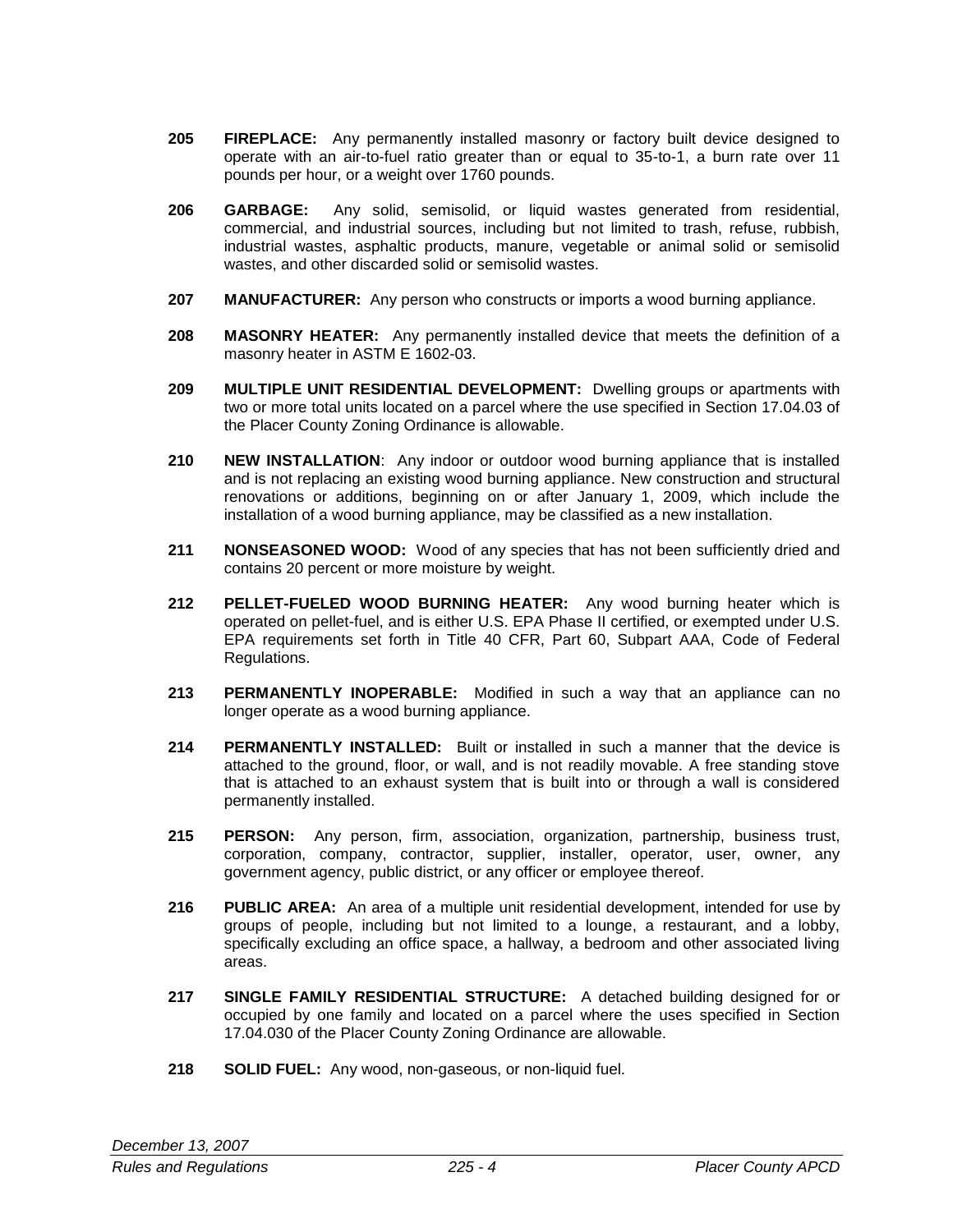- **219 SQUAW VALLEY:** Is defined as the area that encompasses: S28 of T16N R16E; S 2 and NE ¼ OF S29 T16N R16E; SE ¼ OF S30 T16N R16E, NE ¼ of S31 T16N and the N 2 of S32 T16N R16E; and the NW ¼ of S33 T16N R16E.
- **220 TREATED WOOD:** Wood of any species that has been chemically impregnated, painted, coated, or similarly modified to improve resistance to insects or weathering.
- **221 U.S. EPA:** The United States Environmental Protection Agency.
- **222 U.S. EPA PHASE II CERTIFIED:** Any appliance certified by the U.S. EPA to meet the performance and emission standards set forth in Title 40 CFR, Part 60, Subpart AAA, Code of Federal Regulations.
- **223 WASTE PETROLEUM PRODUCT:** Any petroleum product, other than gaseous fuels, that:
	- 223.1 has been refined from crude oil, and
	- 223.2 has been used, and
	- 223.3 has been contaminated with physical or chemical impurities as a result of use.
- **224 WOOD BURNING APPLIANCE:** Any fireplace, wood burning stove or heater, or pelletfueled wood heater, or any similar enclosed, permanently installed, indoor or outdoor device burning any solid fuel used for aesthetic or space-heating purposes, which has a heat input of less than one million British thermal units per hour (Btu/hr).
- **225 WOOD BURNING STOVE:** An enclosed, wood burning appliance or heater capable of, and intended for space heating as described in Title 40 CFR Section 60.531 Code of Federal Regulations (i.e., wood stove or fireplace insert).

# **300 STANDARDS**

- **301 EMISSION STANDARDS:** Effective on the date specified in Section 302 wood burning appliances must be certified to be:
	- 301.1 Not more than 7.5 grams per hour for a non-catalytic wood burning appliance and not more than 4.1 grams per hour for a catalytic wood burning appliance, as set forth in Title 40 CFR, Part 60, Subpart AAA or,
	- 301.2 If a more stringent standard then is specified in Subsection 301.1 has been made effective at the time of installation by the amendment of 40 CFR, Part 60, Subpart AAA, then this more stringent certification standard must be met.

### **302 SALE AND INSTALLATION OF WOOD BURNING APPLIANCES:**

- 302.1 Effective immediately upon adoption, the area known as Squaw Valley will comply with Sections 302.2.1 through 302.2.4 of this rule.
- 302.2 Effective January 1, 2009;
	- 302.2.1 Any person selling, offering for sale, or installing new wood burning appliances shall distribute public awareness information with each wood burning appliance, in the form of pamphlets, brochures, or fact sheets on the following topics: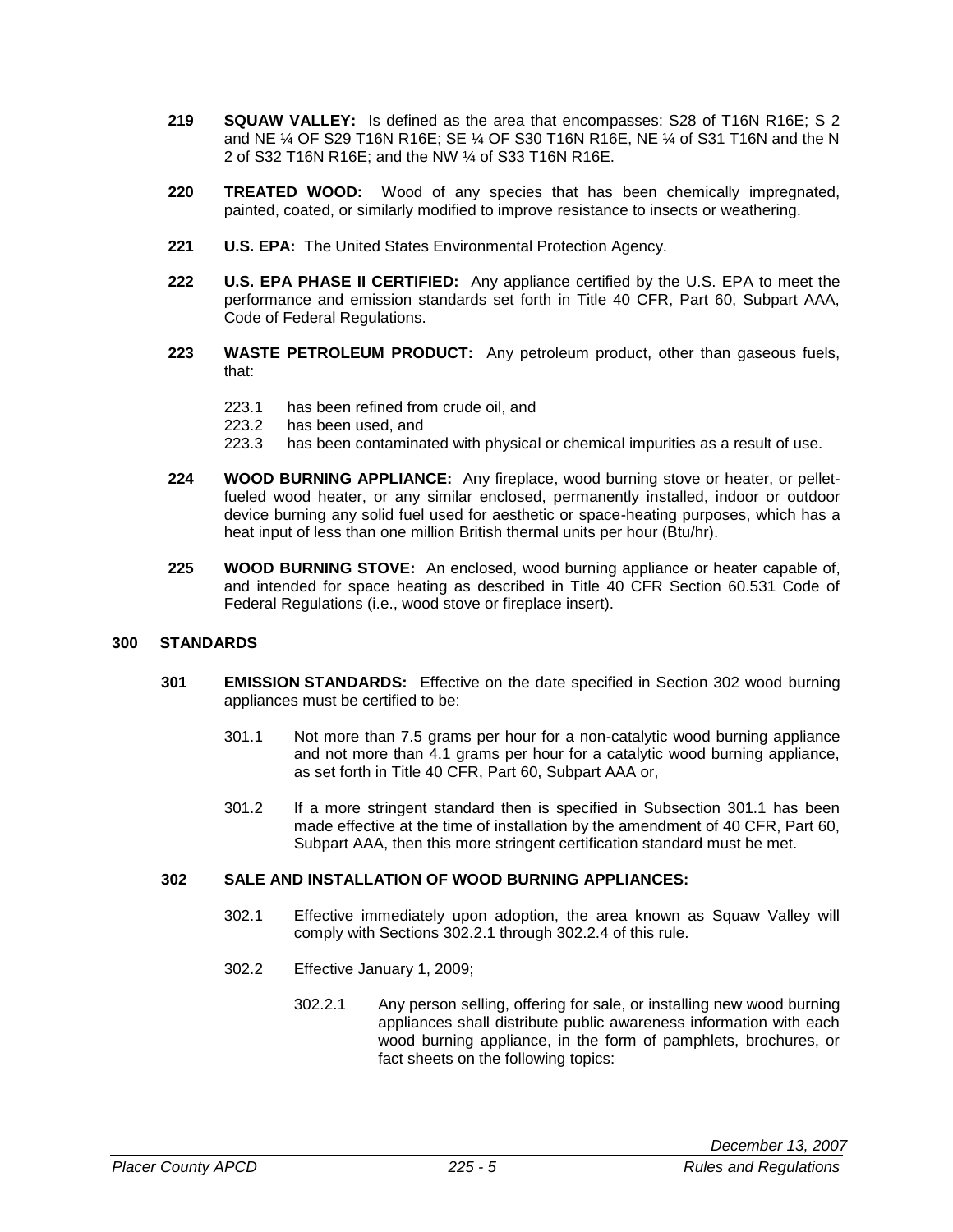- 302.2.1.1 Proper installation, operation, and maintenance of the wood burning appliance, 302.2.1.2 Proper fuel selection and use, 302.2.1.3 Health effects from wood smoke, and
- 302.2.1.4 Weatherization methods for the home
- 302.2.2 No person shall sell, advertise, offer for sale, or supply, a new or used wood burning appliance unless it is one of the following:
	- 302.2.2.1 A U.S. EPA Phase II Certified wood burning appliance,
	- 302.2.2.2 A pellet-fueled wood burning heater,<br>302.2.2.3 A masonry heater, or
		- A masonry heater, or
	- 302.2.2.4 An appliance determined to meet the U.S. EPA particulate matter emission standard set forth in Title 40 CFR, Part 60, Subpart AAA Code of Federal Regulations, and approved in writing by the Air Pollution Control District.
- 302.2.3 For new installations only, of wood burning appliances, no person shall install an appliance unless it is one of the following:
	- 302.2.3.1 A U.S. EPA Phase II Certified wood burning appliance,
	- 302.2.3.2 A pellet-fueled wood burning heater,
	- 302.2.3.3 A masonry heater, or
	- 302.2.3.4 An appliance determined to meet the U.S. EPA particulate matter emission standard set forth in Title 40 CFR, Part 60, Subpart AAA Code of Federal Regulations, and approved in writing by the Air Pollution Control District.
- 302.2.4 For multiple unit residential developments;
	- 302.2.4.1 Only EPA Phase II certified wood burning appliances or other allowable appliances, as specified in Subsection 302.2.3, above, may be installed, and 302.2.4.2 The appliances may only be installed in public areas.
- 302.3 Effective January 1, 2012;
	- 302.3.1 No person, under any circumstances, shall install a wood burning appliance unless it is one of the following:
		- 302.3.1.1 A U.S. EPA Phase II Certified wood burning appliance,
		- 302.3.1.2 A pellet-fueled wood burning heater,
		- 302.3.1.3 A masonry heater, or
		- 302.3.1.4 An appliance determined to meet the U.S. EPA particulate matter emission standard set forth in Title 40 CFR, Part 60, Subpart AAA Code of Federal Regulations, and approved in writing by the Air Pollution Control District.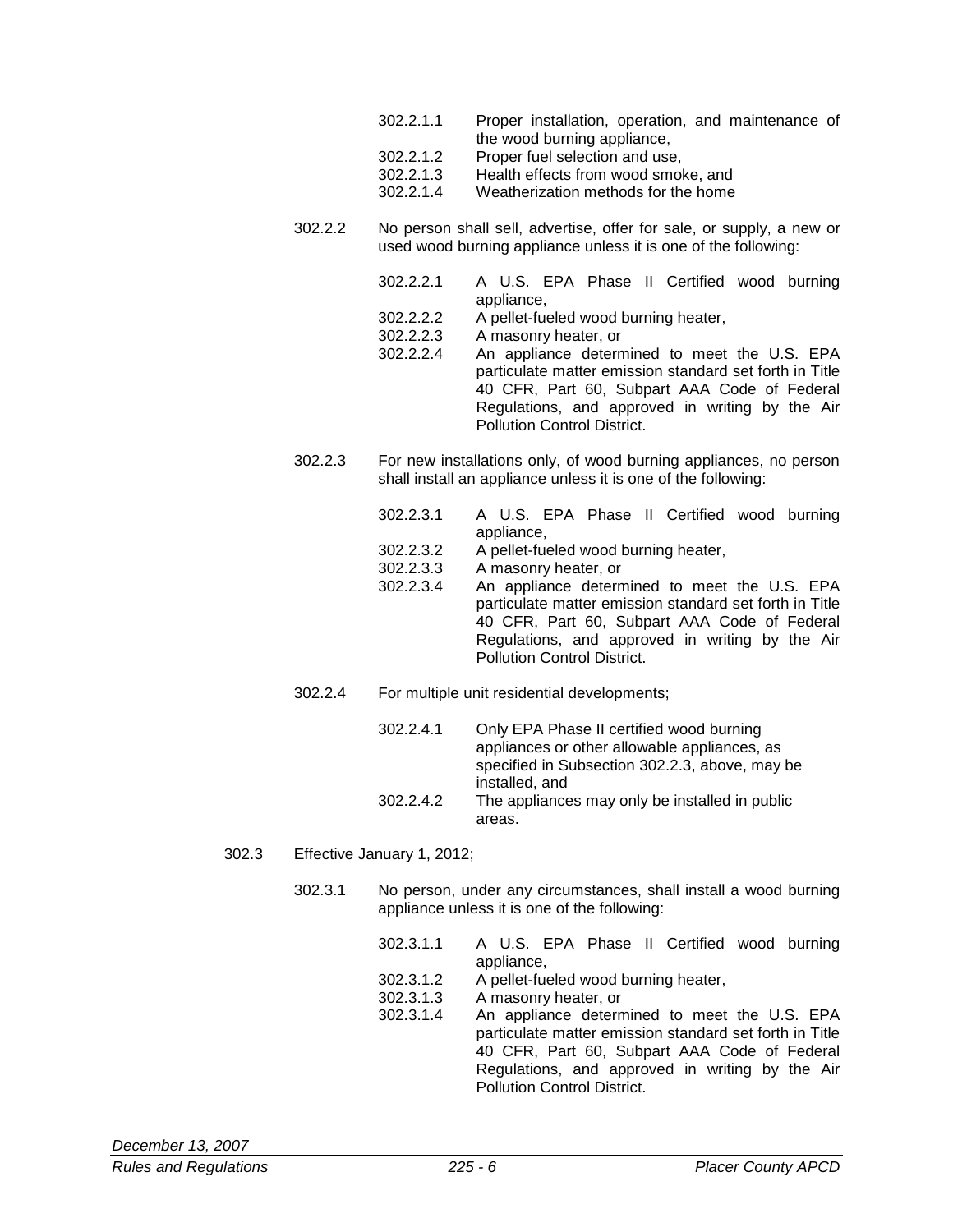302.3.2 Except as otherwise stated in this rule, for single family residential use, a person may install and use more than one wood burning appliance as long as the total emissions from the appliances do not exceed the EPA Phase II emissions standards specified for a single non-catalytic wood burning appliance as set forth in Title 40 CFR, Part 60, Subpart AAA, Code of Federal Regulations. Pelletfueled wood burning heaters and masonry heaters are excluded from this condition.

# **303 SALE OR TRANSFER OF REAL PROPERTY**

- 303.1 Effective January 1, 2012;
	- 303.1.1 No person shall sell or transfer any real property which contains an operable free standing wood stove which is not EPA Phase II certified.
	- 303.1.2 Prior to the sale or transfer of improved real property, the seller shall provide to the recipient of the real property, and the Placer County Air Pollution Control Officer, documentation of compliance with section 303.1.1 of this Rule. The Placer County Air Pollution Control District Board will approve a procedure to implement this Rule to become effective January 1, 2012.
	- 303.1.3 Each property which contains a free standing wood burning stove may be subject to an inspection prior to sale or transfer by the District or other District approved agency, in order to verify compliance with this rule.

### **304 OPERATION OF WOOD BURNING APPLIANCES:**

- 304.1 All wood burning appliances shall be installed and operated according to the manufacturer's specifications. No wood burning appliance shall be altered, installed, or disassembled in any way not specified by the manufacturer, or operated in any manner that could result in an additional emissions exceedance.
- 304.2 No person shall cause or allow readily visible smoke from a wood burning appliance to occur for a time exceeding three continuous minutes in any one hour period. Smoke created during a thirty minute start-up or shut-down period is exempt from this condition. Readily visible smoke is equated with an opacity of 20% or greater as designated by shade No. 1 on the Ringelmann Chart.

# **305 PROHIBITIONS:**

- 305.1 No person shall cause or allow any of the following materials to be burned in a wood burning appliance:
	- 305.1.1 Garbage,
	- 305.1.2 Treated wood,
	- 305.1.3 Plastic products,
	- 305.1.4 Rubber products,
	- 305.1.5 Waste petroleum products,
	- 305.1.6 Paints and other coatings,<br>305.1.7 Solvents.
	- Solvents.
	- 305.1.8 Coal,